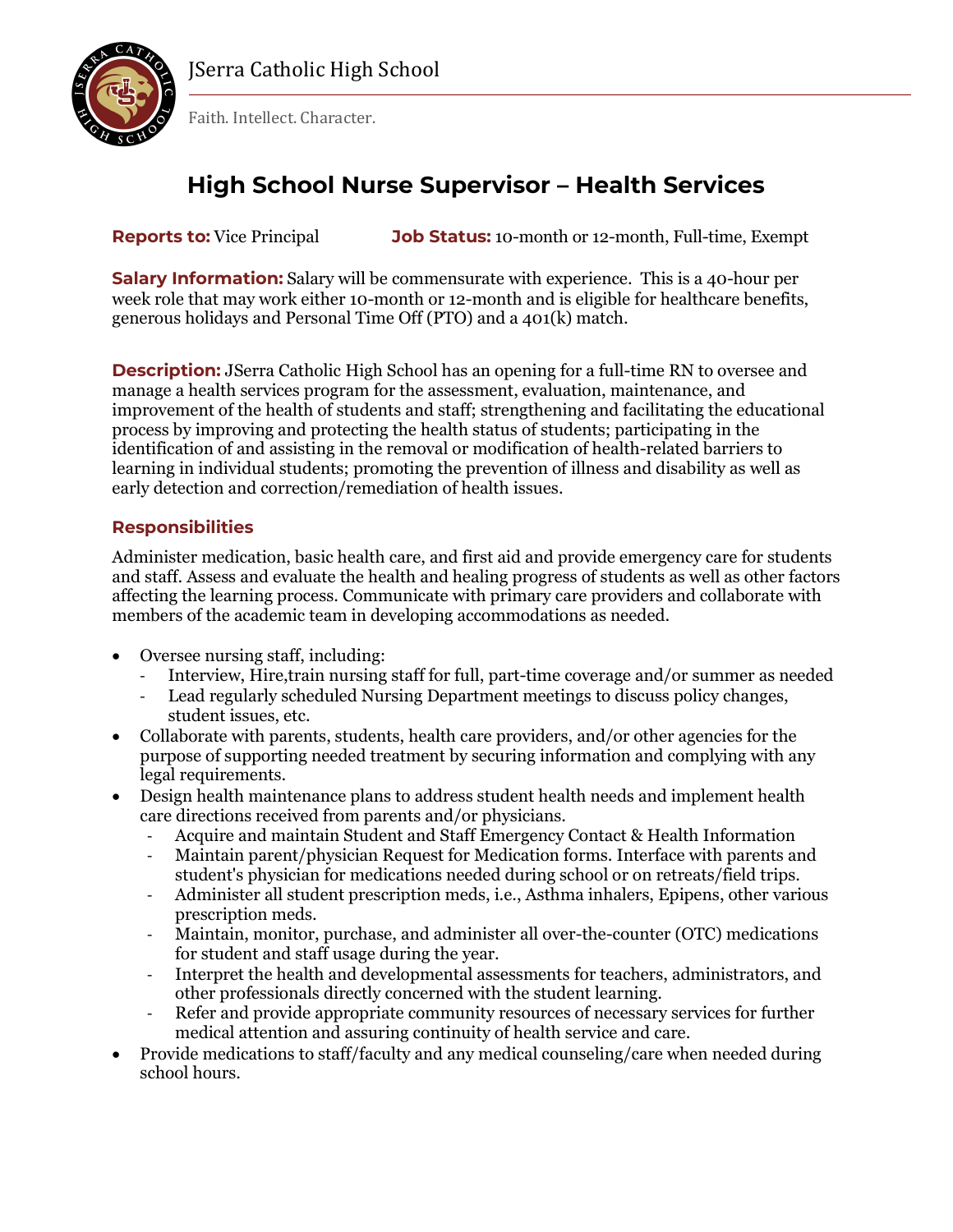- Provide staff/faculty information of various health issues through staff in-services regarding major disease processes at the beginning of and throughout the academic school year.
- Offer training for the use of Epipen, glucagon, and 911 procedures.
- Supply each classroom with First Aid Kits that are updated and replenished yearly.
- Respond to medical emergency situations addressing immediate safety concerns and medical issues
	- Provide emergency triage of an injured student, staff/faculty member at any location on the school's campus security.
	- Collaborate with campus security in 911 and emergency issues when they arise on campus.
	- Maintain and write 911 protocols for the Nursing Office.
- Serve and collaborate as the medical liaison to SIT team, School Therapists, and JSerra Administrators regarding students with learning, medical and behavioral issues.
- Act as focal point on communication/information for any new medical issue(s)
- Maintain and prepare all Nursing Office documentation in SNAP program, including all student medical information (immunizations, medications, etc.).
- Provide medical information to faculty for field trips.
	- Provide medication, field trip Instructions/binder, and First Aid Kit.
	- Provide necessary training for faculty, staff, and administration in the proper administration of prescription and OTC medication.
- Participate as a Disaster Team member in meetings, drills to address potential emergency scenarios.
- Conduct programs and activities to ensure compliance with state law and provide information required for government agencies, including immunization records for all students.
	- Report contagious diseases to local public health authorities for the purpose of minimizing infection and complying with legal requirements.
	- Ongoing communication to staff/faculty for EPI, Eye on Influenza reports tracking flu outbreaks throughout the year that can potentially impact student's attendance and learning.
	- Collaborate with Camino Health Clinic and JSerra employees for free flu shots for staff in the fall.
- Update legal nursing issues by close collaboration with OCDE, Orange County Department of Education, NSO-School Nurse Organization, and the local health department.

### **Knowledge, Skills, and Abilities**

- Excellent written and oral communication skills
- Highly organized
- Able to rely on medical experience and judgment to ensure student health and safety
- Shows initiative and works well independently and in a team environment
- Knowledge of SNAP program is essential. Basic computer literacy is important.

### **Education & Experience**

- Licensed Registered Nurse in the State of California
- Minimum of three years prior experience as an RN
- School nurse experience strongly preferred
- Prior supervisory experience a plus